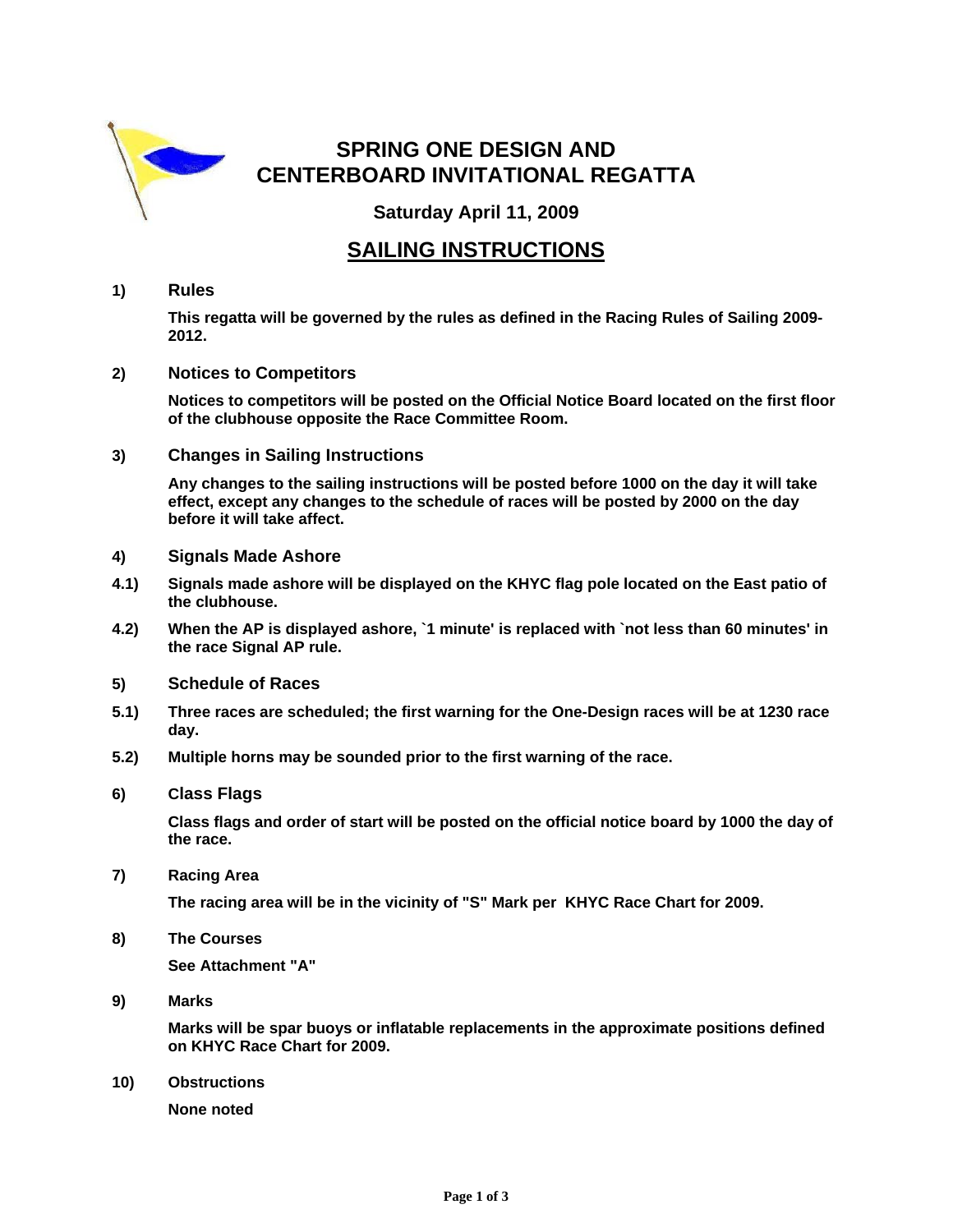#### **SAILING INSTRUCTIONS -SPRING ONE-DESIGN REGATTA - 2009**

- **11) The Start**
- **11.1) Races will be started using rule 26 with the warning signal given five minutes before the start.**
- **11.2) The starting line will be between a staff displaying an orange flag on the race committee boat and a staff with an orange flag floating to port of the race committee boat.**
- **11.3) Boats whose warning signal has not been made shall avoid the starting area.**
- **11.4) A boat starting later than 4 minutes after her starting signal will be scored "Did Not Start". This changes rule A4 & A5.**
- **11.5 ) The Race Committee will attempt to hail sail numbers of OCS boats. Failure of the Committee to do so will not be grounds for redress.**
- **12) Change of the Next Leg of the Course**

 **For courses that are twice around (commonly called 2 sausages), all boats will pass through the Start /Finish line on the second leg of the course.** 

**13) The Finish** 

 **The finish line will be the same as the starting line.** 

- **14) Penalty System**
- **14.1) The Two Turns penalty is replaced with a One-Turn penalty, to include one tack and one jibe, modifying the Scoring Penalty, rules 44.1 & 44.2. Rule 44.3 shall not apply.**
- **14.2 ) Boats that accept and execute the One Turn penalty shall sign up to that effect on the form posted on the Official Notice Board after the days' racing and within the protest time limit.**
- **15) Time Limit**
- **15.1) If no boat finishes by 1700 the race will be abandoned.**
- **15.2) Boats failing to finish within one half hour after the first boat in their fleet sails the course and finishes will be scored Did Not Finish. This changes rules 35 and A4.**

#### **16) Protests and Requests for Redress**

- **16.1) Boats intending to protest must fly a red flag, notify the protested boat immediately and notify the RC boat upon finishing.**
- **16.2) Protests involving class rules will be adjudicated by members of the respective fleets.**
- **16.3) Protests shall be written on forms available at the club and delivered to the Race Chairman, Event Leader or PRO within 45 minutes after the race committee boat docks. The Committee will sound one signal and post docking time on the Official Notice Board. Protests will be posted as they are submitted.**
- **16.4) Protests will be heard in the approximate order of receipt as soon as possible. Hearings will be held in the Jury Room located on the north side of the upper level of the clubhouse.**
- **17) Scoring**

 **The Low Point scoring system of RRS Appendix A will apply. No score will be excluded.**